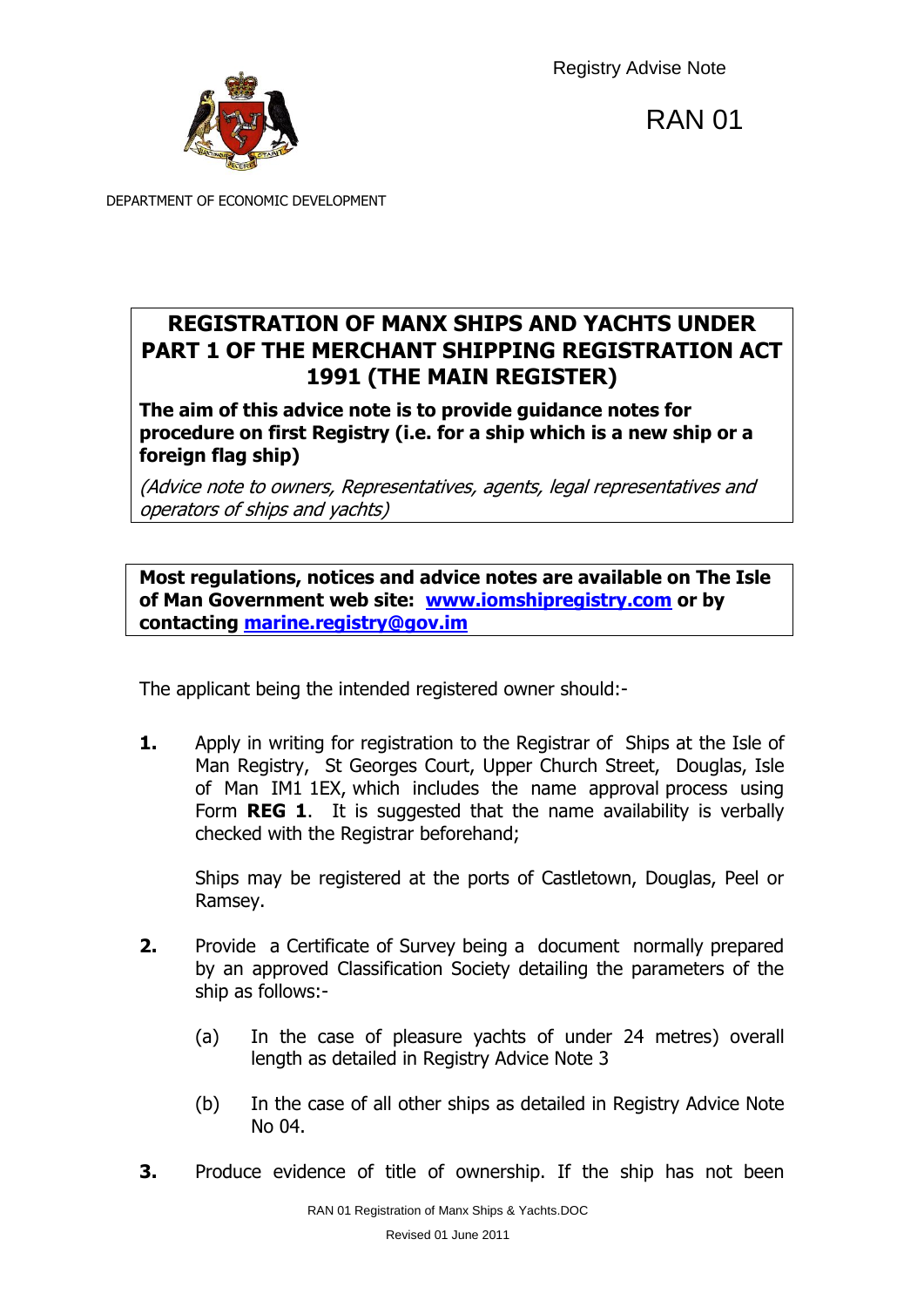previously registered the applicant will be required to produce a Builders Certificate and all subsequent documents of sale (if any) prior to Registry in the applicant's name. In the case of a ship which was previously foreign registered the evidence required is a Bill of Sale from the last foreign owner to the applicant.

- **4.** In the case of company ownership provide a Certificate of Incorporation of that company and an authorised officer for the company must be appointed. (Form **REG 3**).
- **5.** Make a Declaration of Ownership (Forms **REG 4, REG 5 or REG 14**) depending on whether company, individual ownership or limited partnership.
- **6.** Appoint a representative person in the Isle of Man (if applicable).
- **7.** For a pleasure vessel, complete form **REG 15** declaring that the vessel is to be used for pleasure.
- **8.** In the case of merchant ships and large yachts make arrangements with Isle of Man Registry if a pre-registration survey by an Isle of Man Surveyor is required.
- **9.** Provide a Deletion Certificate or evidence that previous registry is closed in the case of a ship from a foreign flag.
- **10.** A new call sign and MMSI number are required to be obtained and the equipment re-programmed at registration.

## **The Isle of Man Ship Registry has no responsibility for the issue of the Call Sign, MMSI Number and the Radio Station Licences.**

It is the owner's responsibility to obtain these from Ofcom, which has been re-branded as Spectrum Licensing.

## **Applications are to be made online (details as follows):**

Website: www.ofcom.org.uk

<http://licensing.ofcom.org.uk/radiocommunication-licences/ships-radio/>

E-mail: [Spectrum.Licensing@ofcom.org.uk](mailto:Spectrum.Licensing@ofcom.org.uk)

Your appointed Represented Person on the isle of Man should be able to help with this. Once obtained, the call sign and MMSI number are to be forwarded to the Isle of Man Ship Registry for our records.

Once the EPIRB is programmed, notification should be passed to the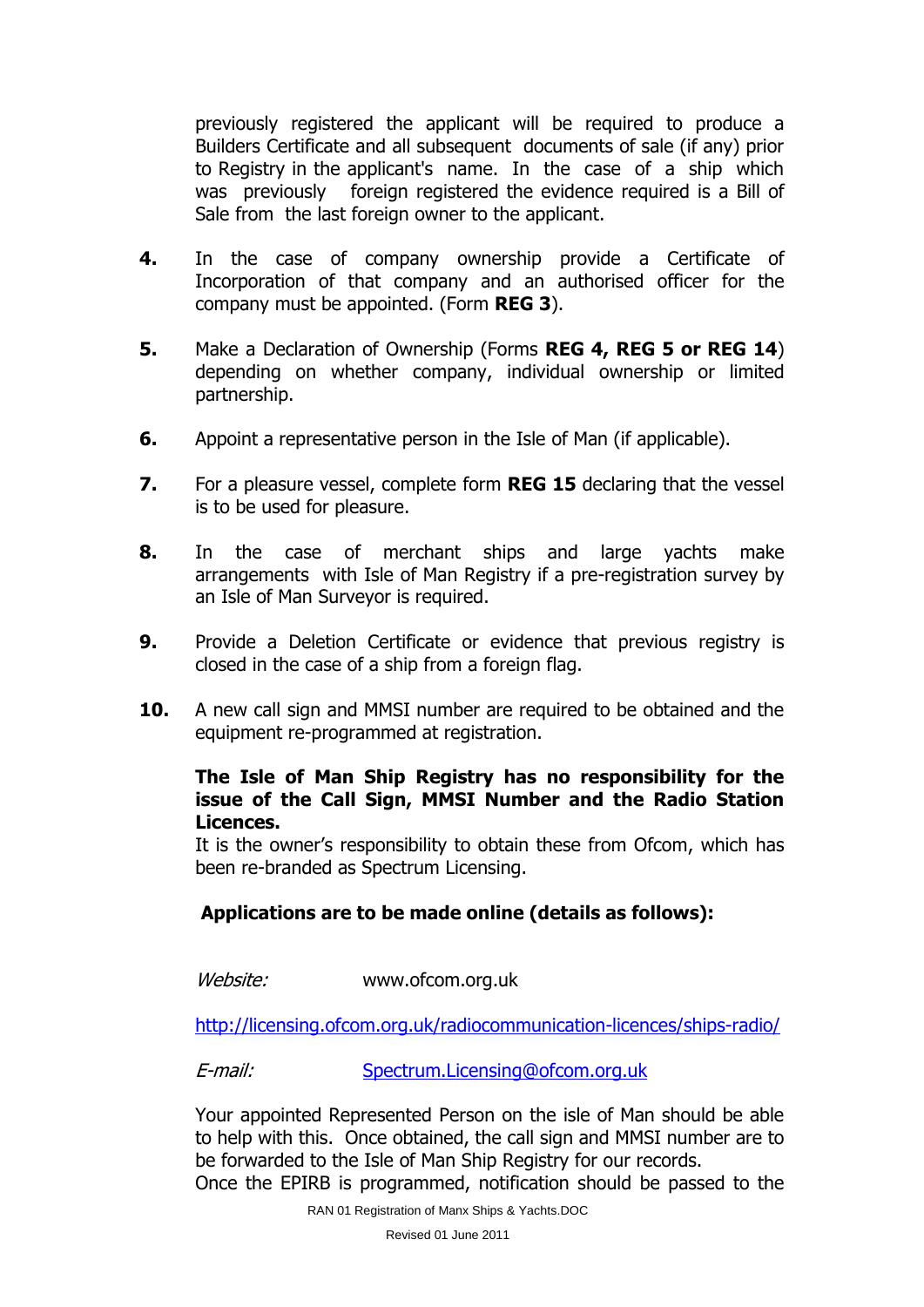Maritime and Coastguard Agency (MCA) in Falmouth:

## **[Tel: +44](tel:+44) 1326 211569 Fax: +44 1326 319264**

This notification can also be registered online at:

[http://www.mcga.gov.uk](http://www.mcga.gov.uk/)

- **11.** If a merchant vessel is transferring from another flag, arrange for the continuous synopsis record (CSR) to be forwarded to this Registry.
- **12.** Pay fees prior to any inspection or survey being carried out and the ship being registered. The fees are based on a fixed fee for registration whilst inspection/survey fees are based on a hourly rate for the Surveyor plus the costs of traveling and subsistence.

On completion of the above procedures, an Official Number will be allocated to the ship and a Carving and Marking Note will be issued indicating how the ship is to be marked.

Following a satisfactory inspection/survey of the ship and the marking of the ship and certification of the Carving and Marking Note by an authorised person, (usually a Surveyor from the Registry or an approved Classification Society in the case of merchant ships and large yachts or in the case of the smaller yachts by the owner or owner's authorised officer), the ship will be registered and a Certificate of Registry will be issued together with the appropriate certificates referred to in (8) above if relevant.

The forms specified above are available from the Registrar of Ships or from our website at www.iomshipregistry.com

Registry Advice Note No 05 outlines the additional documentation required to be submitted when application is made by a Limited Partnership.

For details of other registration procedures such as the transfer of registration from other British Territories and registration of bills of sale and mortgages etc., please contact the Registrar of Ships at Isle of Man Ship Registry.

More comprehensive information regarding registration of ships and yachts can be obtained from:

Registrar of Ships Isle of Man Ship Registry St Georges Court Upper Church Street Douglas Isle of Man